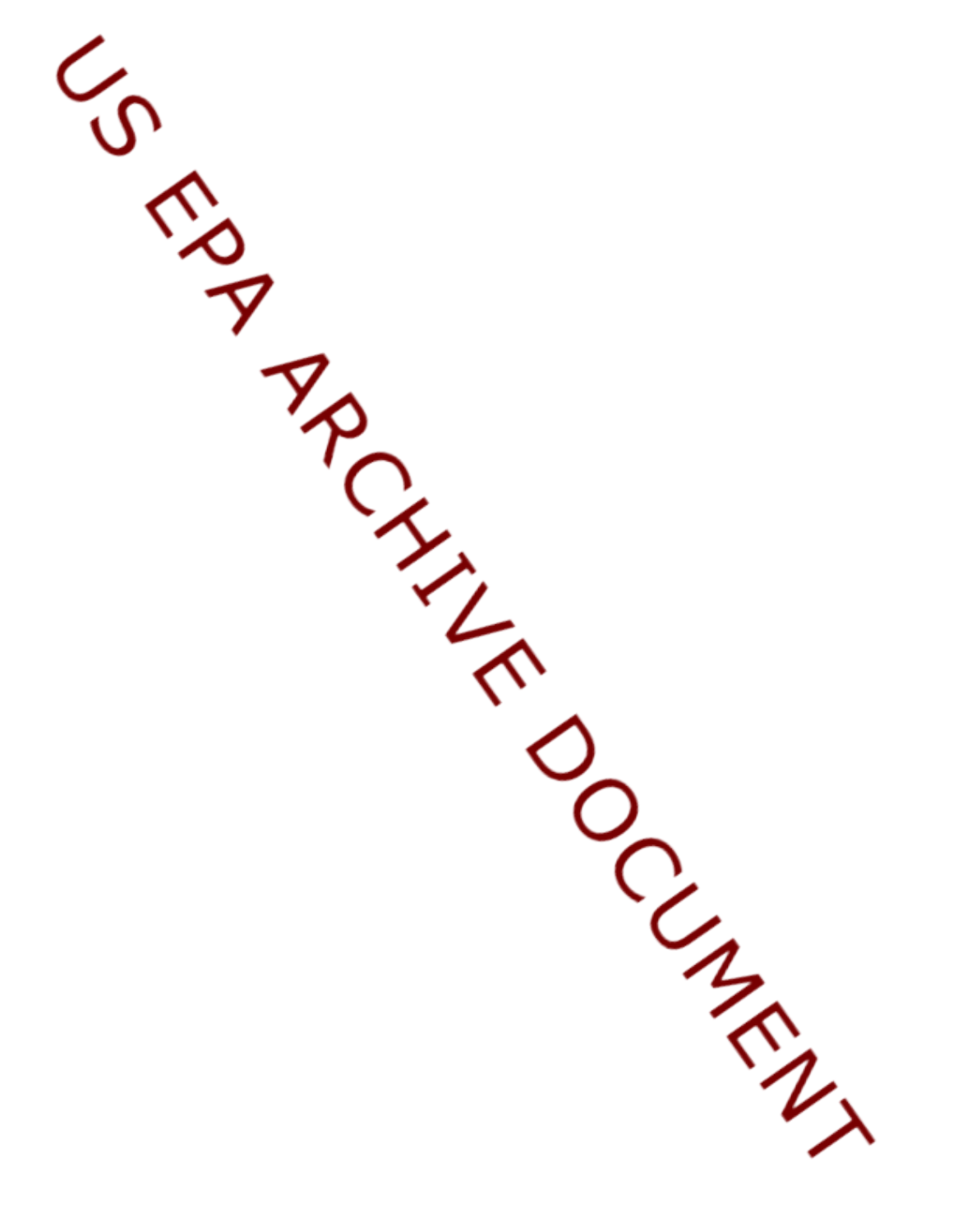# **Technical Factsheet on: ENDOTHALL**

[List of Contaminants](http://www.epa.gov/safewater/hfacts.html) 

 As part of the Drinking Water and Health pages, this fact sheet is part of a larger publication: **National Primary Drinking Water Regulations** 

 MCL: 0.1 mg/L Drinking Water Standards MCLG: 0.1 mg/L HAL(child): 1- to 10-day: 0.8 mg/L; Longer-term: 0.2 mg/L

## **Health Effects Summary**

 levels above the MCL: depressed breathing and heart rate. Acute: EPA has found endothall to potentially cause the following health effects from acute exposures at

Drinking water levels which are considered "safe" for short-term exposures: For a 10-kg (22 lb.) child consuming 1 liter of water per day, upto a ten-day exposure to 0.8, or up to a 7-year exposure to 0.2 mg/L.

 levels above the MCL: increased organ weights and organ-to-body weight ratios of stomach and intestine. Chronic: Endothall has the potential to cause the following health effects from long-term exposures at

 from a lifetime exposure in drinking water. Cancer: There is inadequate evidence to state whether or not endothall has the potential to cause cancer

### **Usage Patterns**

 aquatic weeds and as an aquatic algicide growth regulator. It has been used for: sugar beets, turf, hops Endothall is used as a defoliant for a wide range of crops and as a herbicide for both terrestrial and aquatic weeds. It is used as a desiccant on lucerne and on potato, for the defoliation of cotton, to control sucker suppression; alfalfa, clover desiccants; potato vine killers.

 landscape maintenance or "public health pest control." EPA estimated total domestic usage in 1982 to have been approximately 1.5 million lbs. In California in 1984, 87,000 lbs. of the mono(N,N-diethylalkylamine) salt were used; 4,000 lbs. of the dimethylamine salt were used; minor amounts of the dimethylalkylamine and dipotassium salts were used. Its estimated applications in California were as follows: Cotton production, 95.6%; Sugarbeets, 3.9%; Remainder in

### **Release Patterns**

 manufacturing, formulation, packaging or disposal of this herbicide. Release of endothall to the environment is expected to occur primarily during its use as a pre-emergence, post-emergence, turf and aquatic herbicide and harvest aid. Other sources of release include loss during

 Since endothall is not a listed chemical in the Toxics Release Inventory, data on releases during its manufacture and handling are not available.

# **Environmental Fate**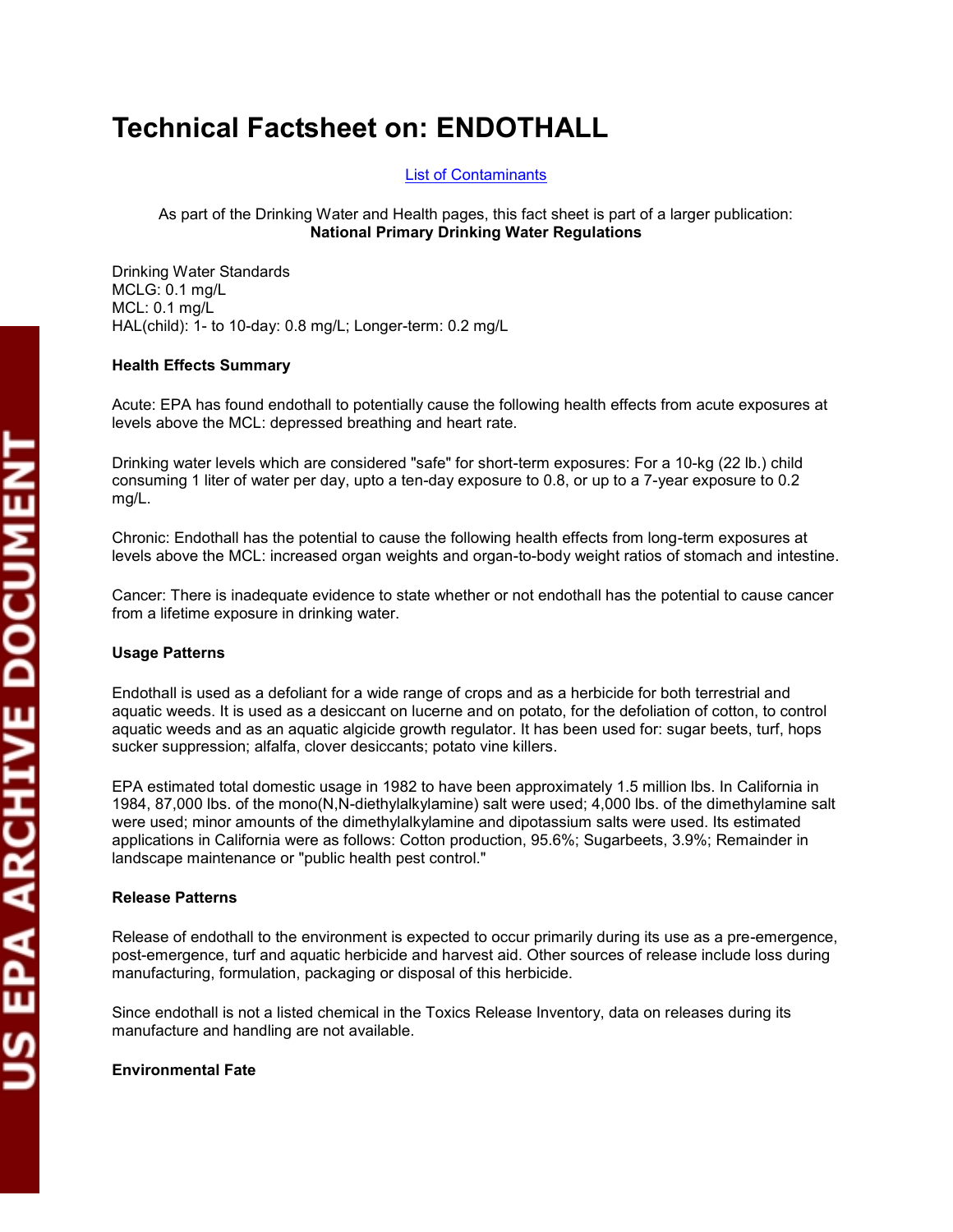If released to soil, endothall is expected to rapidly biodegrade under aerobic conditions. The half-life of endothall in soil is reported to be 4 to 9 days. Endothall should be highly mobile in soil; however, rapid degradation would limit the extent of leaching. Its persistence in soil may be prolonged by adsorption to organic matter or by factors inhibiting microbial activity. Chemical hydrolysis and volatilization are not expected to be significant.

 adsorption coefficient (Koc) of endothall in sediment/water systems has been measured to be < 2. If released to water, endothall should rapidly biodegrade under aerobic conditions (half-life approximately 1 week or less) and biodegrade more slowly under anaerobic conditions. Glutamic acid is a major biotransformation product of endothall under aerobic conditions. Endothall is not expected to oxidize, chemically hydrolyze, photolyze, volatilize or adsorb to suspended solids or sediments in water. The soil

If released to the atmosphere, endothall is expected to exist predominantly on particles and should either settle out or wash out in precipitation. It is not expected to chemically react or photolyze in the atmosphere.

 measured to be < 1. Based on a its water solubility, a BCF of < 1 has also been calculated. With these The whole body bioconcentration factor (BCF) of endothall in bluegill (Lepomis macrochirus) has been BCF values, endothall is not expected to bioaccumulate in aquatic organisms.

 involved in the manufacture, handling or application of endothall. The general public could potentially be exposed through use for lawn weed control. The most probable routes of human exposure to endothall are inhalation and dermal contact of workers

#### **Chemical/ Physical Properties**

CAS Number: 145-73-3

M.P.: 144 C (decomposes)

Color/ Form/Odor: Odorless, white crystals<br>M.P.: 144 C (decomposes)<br>Vapor Pressure: very low at room temp.

Octanol/Water Partition (Kow): N/A

Octanol/Water Partition (Kow): N/A<br>Density/Spec. Grav.: 1.431 at 15 C

Solubility: 100 g/L of water at 20 C; Very soluble in water

Soil sorption coefficient: Koc <2; high mobility in soil

Odor/Taste Thresholds: N/A

Henry's Law Coefficient: N/A

Bioconcentration Factor: BCF <1 in fish; not expected to bioconcentrate in aquatic organisms.

 Pennout; Hydout. Trade Names/Synonyms: Hexahydro-3,6-endo-epoxy-1,2-benzenedicarboxylic acid; Accelerate; Aquathol; Des-i-cate; Endothall Turf Herbicide; Endothall Weed Killer; Herbicide 273; Hydrothol; Herbon